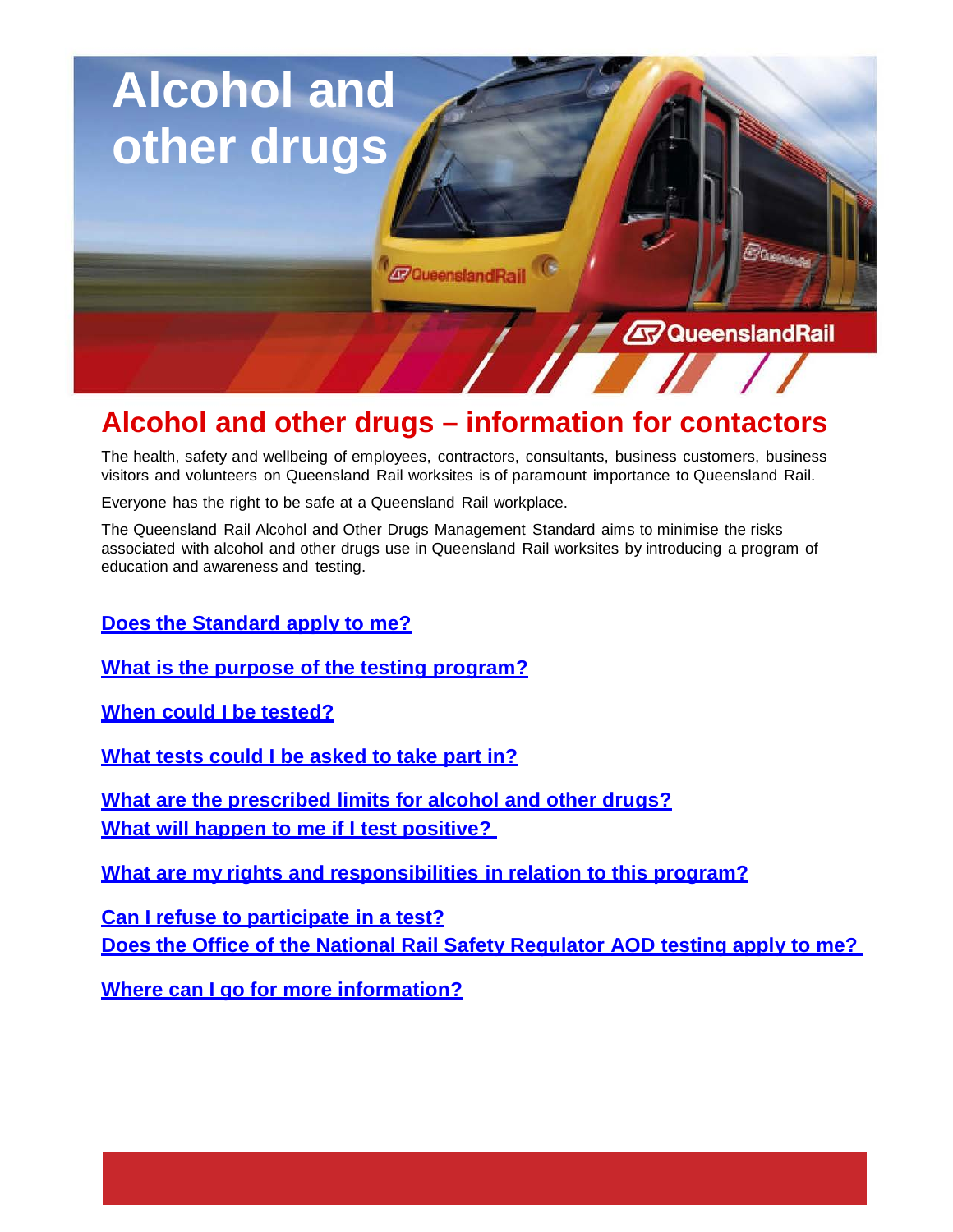## **Does the Standard apply to me?**

The Queensland Rail Alcohol and Other Drugs Management Standard applies to:

- every Queensland Rail employee (whether permanent, temporary or casual), at any time they are at a Queensland Rail worksite (including when signing on for work, when on duty, when rostered on call or when formally representing Queensland Rail at any event or other workplace)
- every contractor and consultant
- everyone who does work for Queensland Rail, while they are doing work for Queensland Rail
- business visitors
- volunteers.

### **What is the purpose of the testing program?**

Alcohol and other drugs have the potential to increase the risk of harm in the workplaces and adversely impact upon fitness for work.

The purpose of the testing program is to deter an individual from having alcohol and other drugs present in their system beyond the prescribed limit.

#### **When could I be tested?**

The program of testing for alcohol and other drugs can occur under the following circumstances:

- pre-employment
- post incident
- upon suspicion
- random
- Risk-based
- **Monitoring**
- prior to resuming work following a positive alcohol or drugs test (return to work test)
- as directed by Queensland Rail's General Manager Safety, Assurance and Environment or their delegate.

## **What tests could I be asked to take part in?**

Under the Queensland Rail testing program for alcohol and other drugs, the only tests you can be asked to participate in are:

- An alcohol breath test using a Lion SD-400 alcolmeter unit
- An oral fluids drug screening test using the Alere Oral Fluids Drug Detection System 2 (DDS2) followed by a laboratory confirmatory test (if required)

## **What are the prescribed limits for alcohol and other drugs?**

A person is over the prescribed limit for alcohol when the concentration of alcohol in their breath is more than 0.00 grams of alcohol in 210 litres of breath.

The prescribed limit for other drugs is that level of the relevant drug that is detectable with the on-site screening technology in accordance with the Standard and subsequently confirmed in a laboratory analysis and/or that which is provided for under the Australian Standard, AS 4760-2006, Procedures for specimen collection and the detection and quantitation of drugs in oral fluids.

#### **Management of non-Queensland Rail employees who test positive**

Any contractor, consultant, business customer and business visitor who tests positive will be managed by their employer. You may be denied future access to Queensland Rail workplaces at Queensland Rail's absolute discretion.

If you are a rail safety worker or work in the rail corridor, you will be blocked in the Rail Industry Worker Program